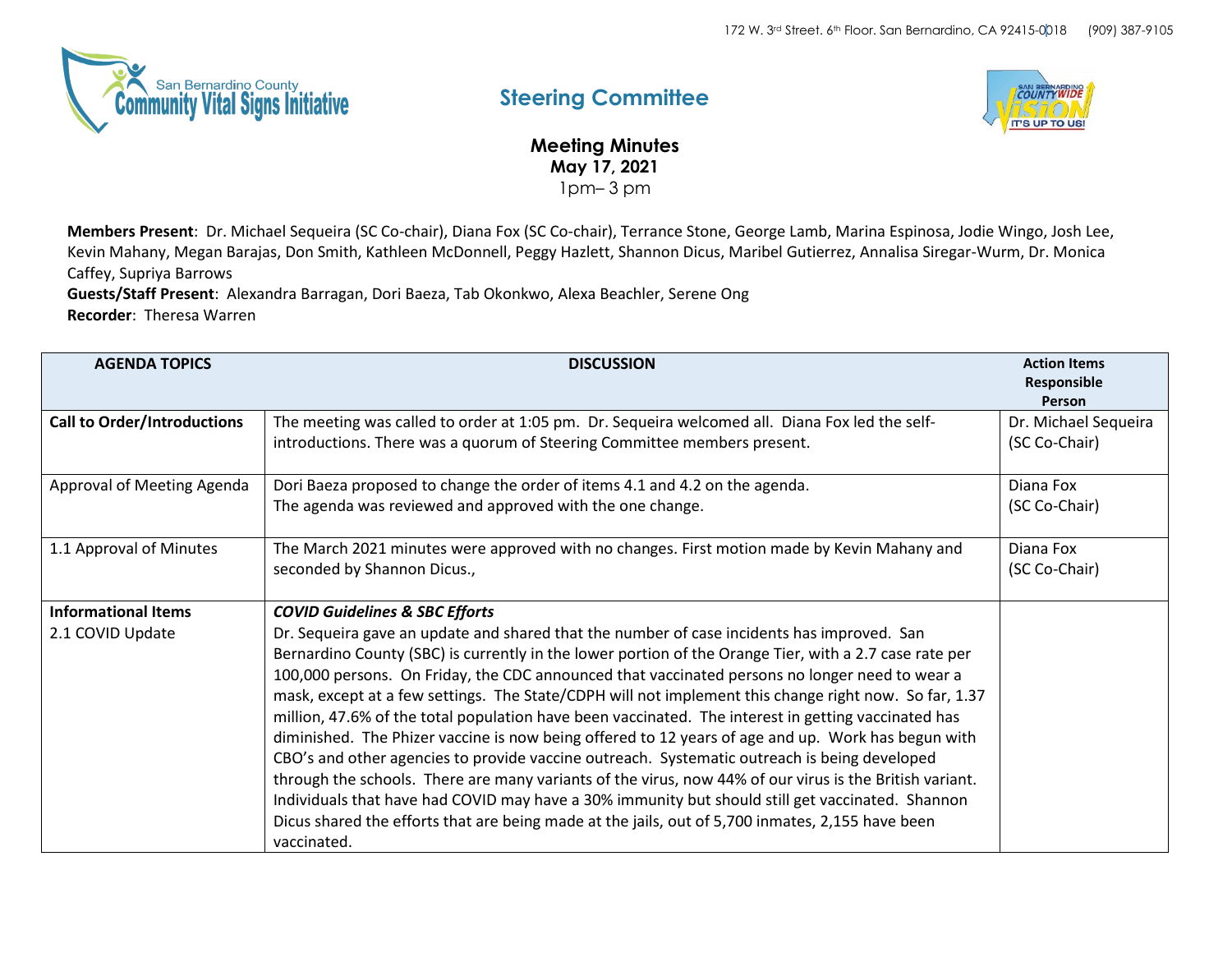| 2.2 National Innovative<br><b>Communities Conference</b>             | 2021 Conference Update<br>The NIC Conference will be held this year, hybrid, at the Ontario Airport Hotel, June 8 - 9, 2021. Van<br>Jones will be the virtual key note speaker on Day 1 and Dr. Ross on Day 2. There will also be a small in<br>person portion of the event, Dr. Sequeira will be one of the panelist. Diana encouraged everyone to<br>attend and requested they contact her if they would like to be a speaker or would like to provide any<br>materials for the attendee boxes that will be sent out.<br>The registration link has been sent out. | Diana Fox<br>(SC Co-Chair) |
|----------------------------------------------------------------------|---------------------------------------------------------------------------------------------------------------------------------------------------------------------------------------------------------------------------------------------------------------------------------------------------------------------------------------------------------------------------------------------------------------------------------------------------------------------------------------------------------------------------------------------------------------------|----------------------------|
|                                                                      | Mobilizing for Action through Planning and Partnership (MAPP)                                                                                                                                                                                                                                                                                                                                                                                                                                                                                                       |                            |
| 2.3 Health Improvement<br>Framework                                  | Dori Baeza shared refresher information on the MAPP Process that CVS uses. This process is a<br>community owned strategic planning process that guides various partnerships. There are 6 MAPP<br>phases, we are in Phase 4.                                                                                                                                                                                                                                                                                                                                         | Dori Baeza                 |
| 2.4 SBC Population Health<br>Management (PHM) Strategy<br>Initiative | <b>Collaborative/Alignment</b><br>Dori Baeza shared information on a new Population Health Management Strategy Initiative ARMC,<br>Behavioral Health and Public Health have formed a group to take this on. They have asked to align<br>some of their efforts with CVS. SBCO has brought on a consultant Baillit, who has asked to present at<br>the next meeting to share more details. Dori requested approval to put on the agenda. Committee<br>approved.                                                                                                       | Dori Baeza                 |
| <b>New Business</b><br>3.1 Reconvene Sub-<br>Committees              | <b>Data and Communications Member Recommendations</b><br>Dori shared that individuals are needed for the Data and Communications Committees. These<br>committees are made up of $3 - 5$ individuals who meet $3 - 4$ times per year. Individuals are not<br>required to be Steering Committee Members to be on these sub-committees.<br>Dori will send out an email to members requesting they recommend individuals that have the skill sets<br>for these committees. The time commitment will be included in the email.                                           | Dori Baeza                 |